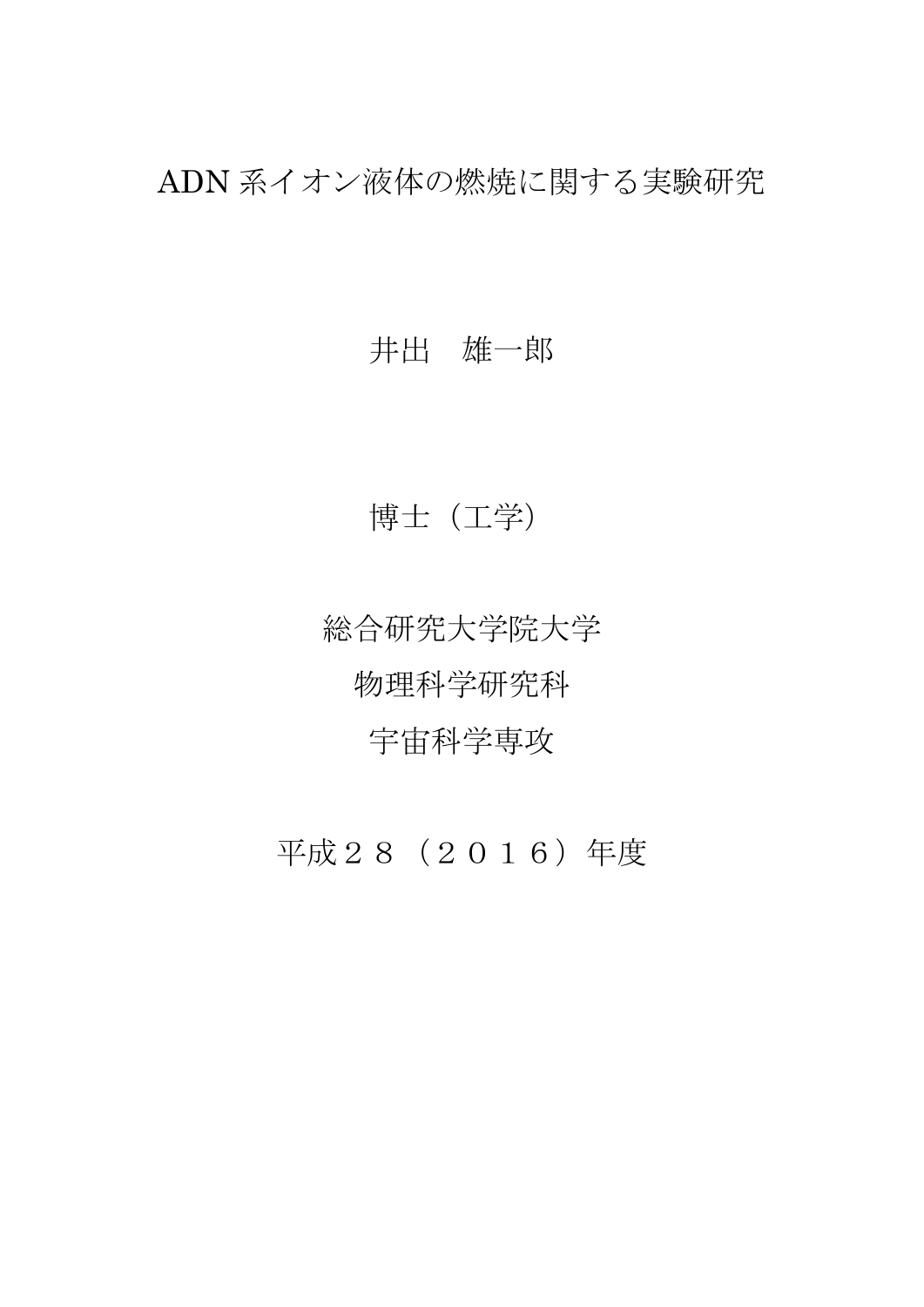## Abstract of Ph. D. Thesis Experimental Study on Combustion of ADN-based Ionic Liquid

## Yuichiro Ide

High performance and low-toxic monopropellant is required as an alternative to hydrazine for overall cost reduction to the construction and operation of the propulsion system. Ammonium Di-Nitramide-based Ionic Liquid (ADN-based IL) is one of the potential alternatives in this regard. It can be produced by mixing only three solid powders: ADN, monomethyl amine nitrate (MMAN), and urea. The liquefaction of ADN raises its density to around 1.5 times as high as that of hydrazine. The range of theoretical specific impulse is higher than that of hydrazine in almost every composition selected by the author. However, the IL has extremely low-volatility and considerably high viscosity when compared to conventional monopropellants. In addition, combustion mechanisms of ILs have not been clarified yet. Therefore, the technical feasibility of the thrusters with ADN-based IL is not clear.

The objective of this study is to clarify the combustion process of the ADN-based IL and to evaluate its application to a thruster. In this evaluation, the author focused on the processes of ignition and the flame holding, the stay time in combustion chamber, and the technical feasibility of propellant feed system.

ADN/MMAN/urea = 30/50/20, 40/40/20 wt.% are selected as candidate compositions among compositions at intervals of 10 wt.% of each substance, with consideration not only for providing higher specific impulse than that of hydrazine, but also for compatibility with a combustion chamber made of a SiC/SiC composite material in terms of thermal and chemical resistance. The respective density-specific impulse related to these compositions are 1.49 and 1.62 times as that of hydrazine, and both of them melt at around -30 degrees C.

The strand burning tests with samples of end-burning cylindrical liquid columns poured into a fused silica tube, were conducted under constant ambient-pressure conditions ranging from 0.15 MPa to 2 MPa, in order to investigate the combustion process of the ADN-based IL. The five compositions ADN/MMAN/urea=30/50/20, 35/45/20, 40/40/20, 37.5/37.5/25, 35/35/30 wt.% were tested as samples for investigation on the effects on combustion of mass fraction of urea in the IL and mass ratio of ADN to MMAN. At first, the combustion characteristics were obtained in the tests. The self-sustainable combustion (SSC) was confirmed at higher pressure range for all the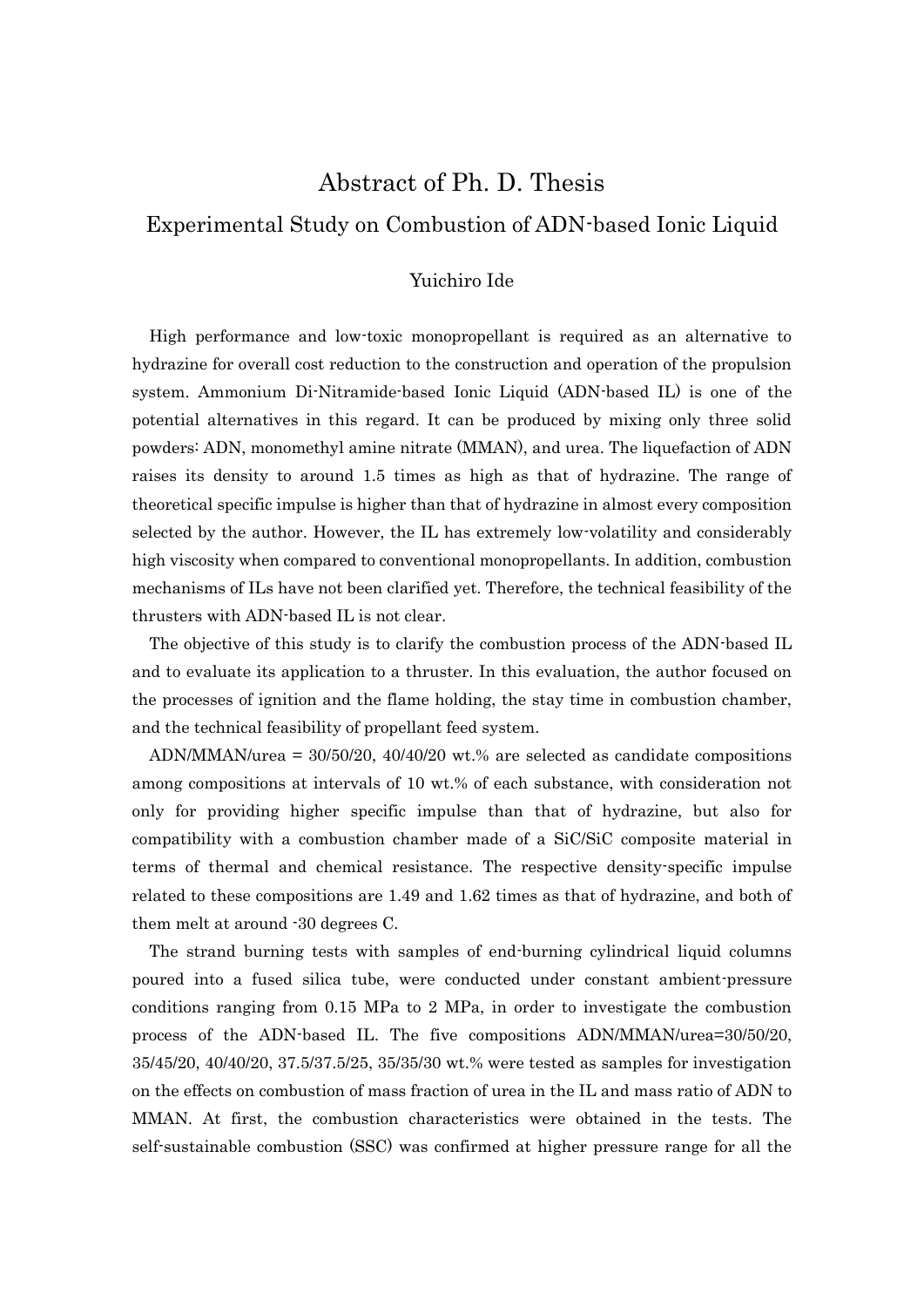compositions. It is confirmed that the linear burning rate tends to increase with increase in mass ratio of ADN to MMAN and with decrease in mass fraction of urea in the IL.

The combustion process was investigated on the basis of the temperature data and the video images obtained in the burning tests. The combustion wave structure was identified by both direct visualization of the combustion wave using a high-speed video camera and intrusive temperature measurement in the flame with a thermocouple. According to the behavior of bubbles on the surface of the IL in the strand burning tests, there are three distinct phases in the combustion wave structure: liquid phase, gas-liquid phase, and gas phase. From the temperature distribution ( in the direction from the liquid surface to the combustion gas in the flame), it is confirmed that there is a region of constant temperature preceding a region of rapid temperature rise. Then, the temperature reaches a level near the theoretical adiabatic flame temperature. The rapid rise in temperature shows the ignition in the gas phase. The location of ignition is assumed to be the burning surface. According to the comparison between the observed still image of combustion wave and the temperature distribution, there are two constant temperature regions in the gas-liquid phase and two step combustions occur in gas phase. The author, thus, discussed reactions in the gas-liquid phase and in the gas-phase separately.

In the gas-liquid phase, there are two distinct constant temperature regions, one indicates less than 600 K and the other indicates more than 600 K. The temperatures in the regions are relatively independent on all compositions. The higher temperature region, which indicates burning surface temperature, has a small elevation with increasing pressure. This pressure dependency coincides with that of dissociation temperature of liquid ammonium nitrate (AN), which is well known as a product of the decomposition of ADN. Therefore, the liquid AN would dissociate on the burning surface. On the other hand, the lower temperature region seems not to have pressure dependency and data are widely dispersed at each pressure. The minimum value of the temperature data dispersion is close to decomposition temperature of ADN, urea (about 408K) and the maximum value of that is close to dissociation temperature of MMAN (about 523K). Therefore, those reactions might occur respectively in the ascending order of the temperature levels.

In the gas phase, combustion reaction proceeding in two steps was confirmed. According to previous studies of strand burning tests with the ADN sample, two-step combustion was confirmed from the measured temperature distribution and second flame was found to be caused by reduction of  $NO_x$ . The author, therefore, presumed that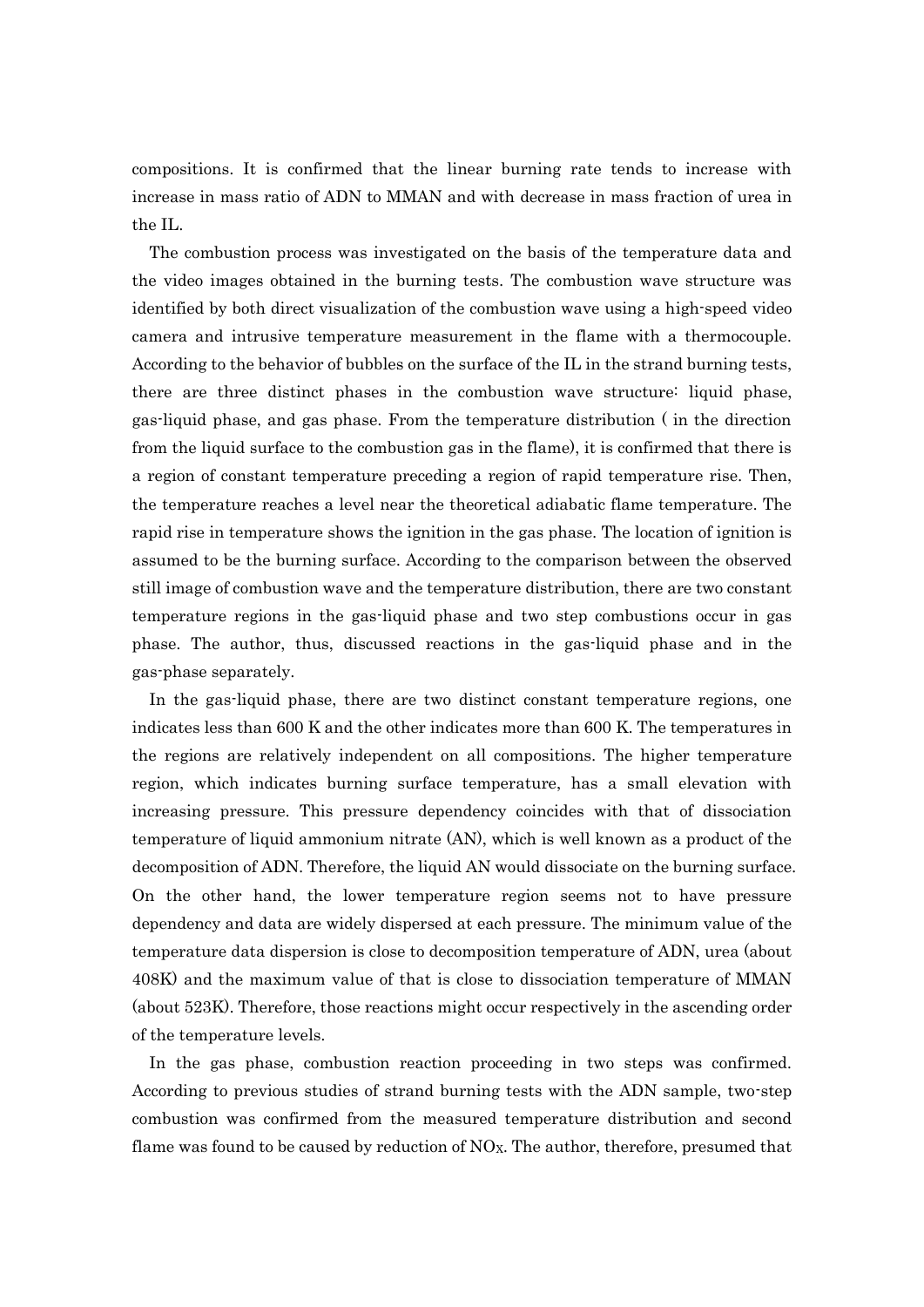almost the same phenomena would occur in the ADN-based IL. In order to validate the hypothesis, the gas composition on the burning surface was presumed in the method: with assumption of the gas composition, the laminar flame velocity was calculated with CHEMKIN-PRO. Then the linear burning rate was calculated from the velocity with equation of continuity. The calculation continued with some gas compositions until the linear burning rate was identical to experimental one. The presumed gas composition consists of decomposition gas of ADN and dissociation products of MMAN ( $CH<sub>3</sub>NH<sub>2</sub>$  and HNO3) and vapor of urea. According to the calculation of temperature and chemical species concentration distributions in combustion flame with the presumed gas composition, rises in temperature are confirmed in the locations where the reductions of NO<sup>X</sup> and nitric acid with nitrogen compounds (CH3NH<sup>2</sup> and NH<sup>3</sup> and urea) occur.

It is inferred that the combustion process of the ADN-based IL is assumed as follows. The temperature of the IL adjacent to the burning surface increases due to heat conduction. Then, the ADN decomposes and the urea evaporates at around 408K before the MMAN dissociates into  $CH_3NH_2$  and  $HNO_3$  at around 523K. The mixed gas of the processes and the liquid ammonium nitrate (AN) are produced on the burning surface. As a result of the dissociation of liquid AN, the pre-mixed gas is produced and then it burns in two steps. In the first step, exothermic reaction of nitric acid and  $CH_3NH_2$ produces combustion gas with NO<sup>X</sup> near the burning surface. In the second step, reduction of NO<sub>X</sub> with nitrogen compounds  $\rm (CH_3NH_2)$  and NH<sub>3</sub> and urea) occur to reach complete combustion.

The completeness of combustion was evaluated from a viewpoint of the length from the burning surface to the second flame in the strand burning. The ADN-based IL showed higher completeness than simple ADN because the length of the IL flame is much shorter than that of the ADN flame under the same ambient pressure conditions. This can be attributed to the reductions of  $N_{\alpha}$  with relatively large amount of nitrogen compounds  $(CH_3NH_2$  and NH<sub>3</sub> and urea).

For the evaluation of application to a thruster, the author focused on the processes of ignition and flame holding and the stay time in the combustion chamber. The technical feasibility of the propellant feed system was also analyzed.

In order to realize ignition in short time, atomization should be conducted. According to the estimation of heating time based on the heat diffusivity, atomization is required for restriction of ignition time to tens of milliseconds. In order to have a successful cascade of ignition from some heated droplets to all the droplets, it is required that the spray is condensed and adequate number of drops be heated due to the extremely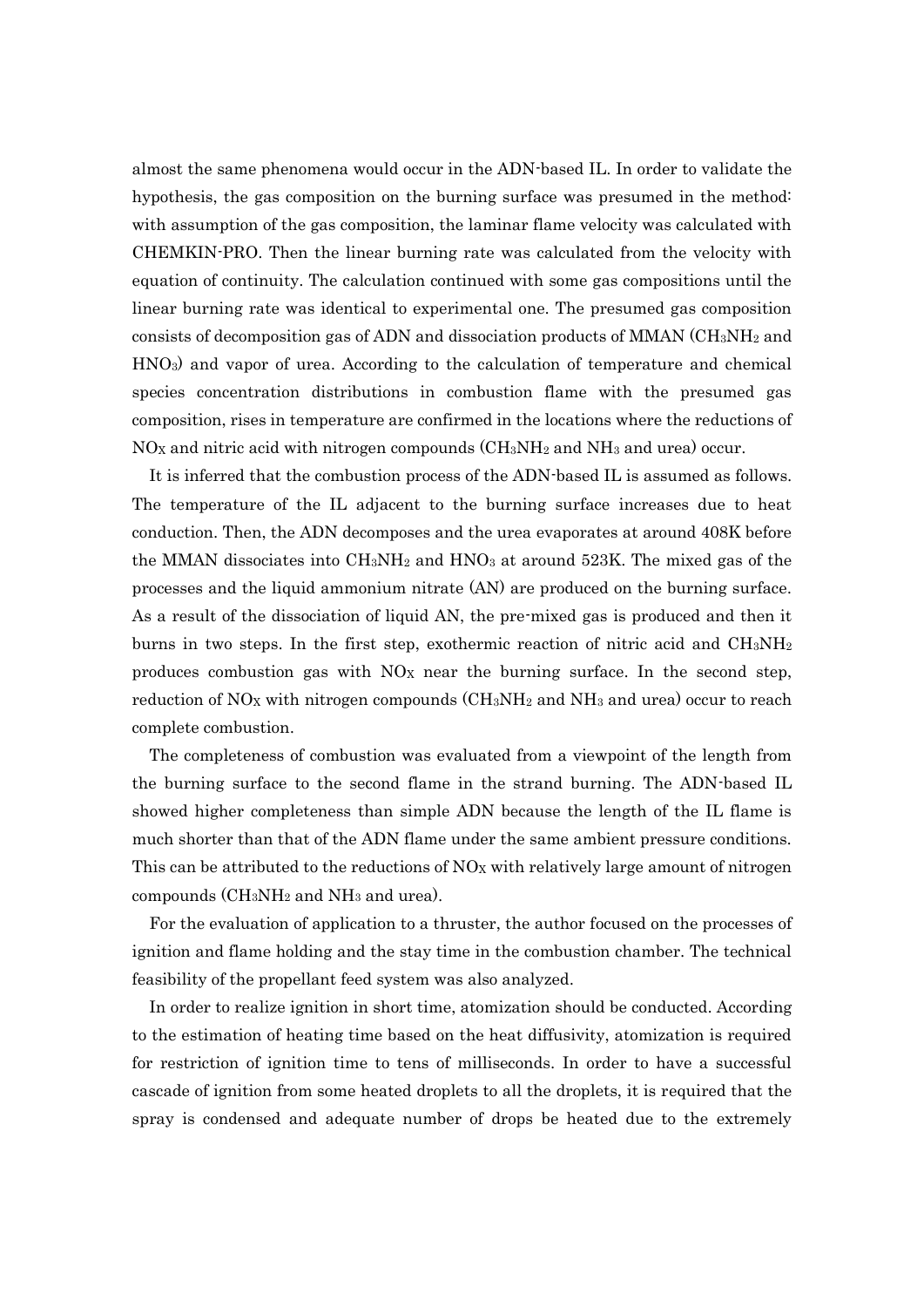low-volatility of IL. This can be achieved for example, through a heater made of porous ceramic with large area for heating all drops.

For proper flame holding in the combustion chamber, conventional flame holding of premixed gas is required. In addition, it is necessary to form the recirculation flow of the premixed gas after the flame holder which sets in the combustion chamber.

In the evaluation of the stay time in combustion chamber, thruster combustion model was constructed and the stay times in terms of atomization, heating and gas-phase combustion were evaluated separately. The stay times for thrusts of 1, 3, 10 N were calculated by summing the three partial stay times. First, the partial stay time for gas-phase combustion was calculated in the promising compositions of the IL selected above using a simple thruster combustion model which has a combustion mode similar to the strand burning and evaluated to be 0.06-1.17ms on the basis of experimental results of the strand burning tests. Second, the partial stay time for atomization was calculated to be summation of breakup times of a liquid sheet and a ligament. Each breakup time was evaluated with a theoretical model for atomization of P. K. Senecal's study in terms of linear stability analysis of viscous liquid sheet. During the heating process, it was found that the droplets might break-up continuously in an analogous way to the sparkles of Japanese sparkler, Senko-hanabi. The partial stay time for heating was evaluated to be the same order of heating time of first droplets formed by ligaments. The heating time of a droplet until its breakup was evaluated under some assumptions, to be equal to the ratio of the square of the diameter droplet to the thermal diffusivity of the IL. The diameter of first droplets formed by ligaments was calculated by the theoretical model for atomization. As a result, the partial stay time for gas-phase combustion is small enough comparing to the other partial stay times. On the other hands, the partial stay time for heating is dominant in the stay time. In the case of thrust of 1 N, the stay time is within conventional stay times of liquid propulsion systems, 2-40 ms, in the condition that the discharge coefficient of the injector is more than 0.81. However, in cases of 3 N and 10 N, the stay times are over 40 ms. This results in the characteristic length of the thruster being considered longer than conventional ones. Therefore, it is required to design the thruster system to reduce the length required to heat the IL in combustion chamber. One of the ways this is possible is by disturbing the flow of spray by heater with porous construction.

Next, feasibility of the propellant feed system with the IL is discussed in the composition of ADN/MMAN/urea=40/40/20 wt.%. The pressure and the weight of the propellant tank might increase because the IL has much higher viscosity (332mPas at 0 degrees C) than that of hydrazine. Therefore, the author modeled the simple propellant